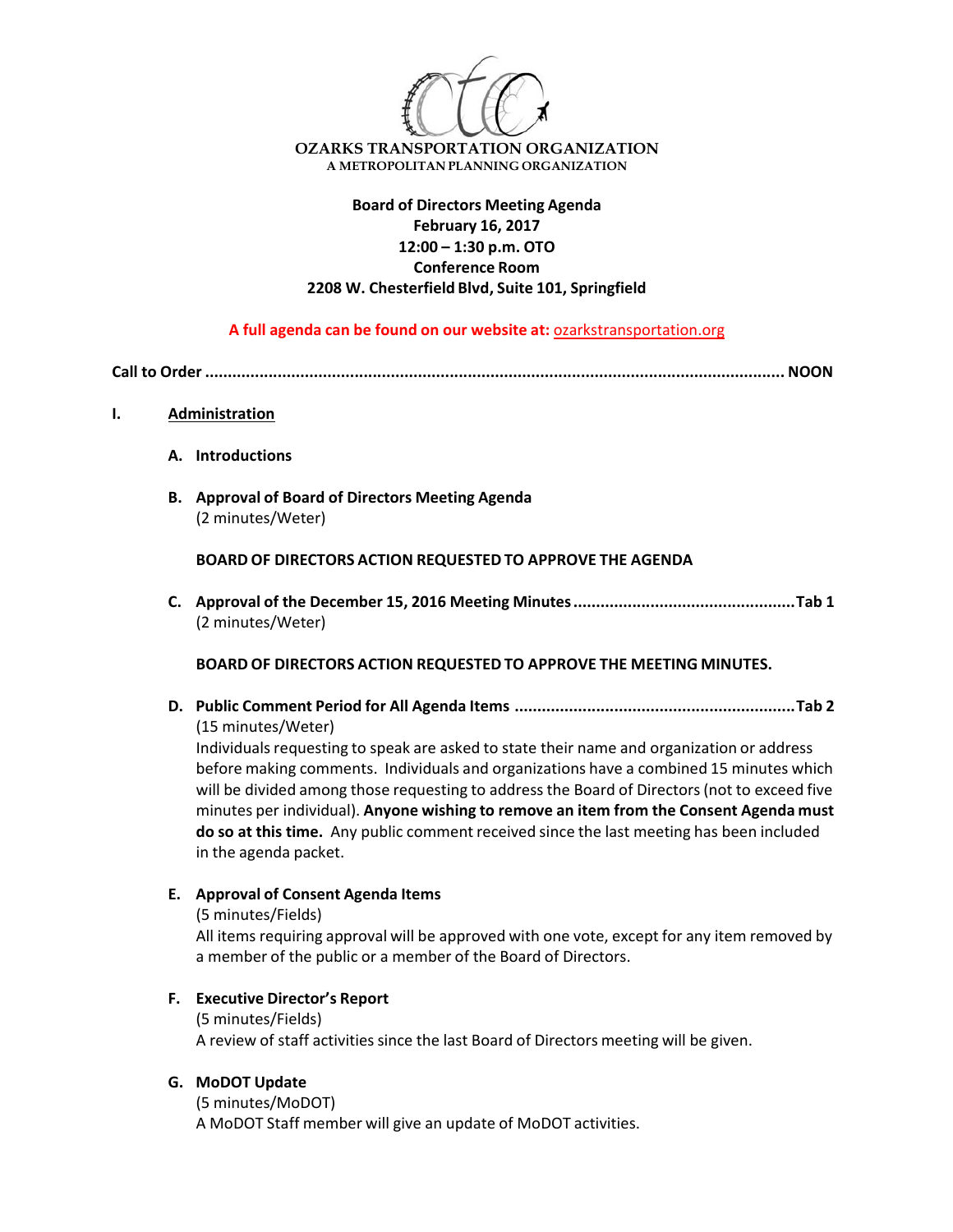#### **H. Legislative Reports**

(5 minutes/Weter)

Representativesfrom the OTO area congressional delegation will have an opportunity to give updates on current items of interest.

#### **II. New Business**

**A. Reasonable Progress Extension....................................................................................Tab 3** (5 minutes/Longpine) The City of Ozark is requesting an extension to the Reasonable Progress Policy for Transportation Alternative Funding.

### **BOARD OF DIRECTORS ACTION IS REQUESTED TO APPROVE THE REASONABLE PROGRESS EXTENSION**

**B. Major Thoroughfare Plan Amendment .......................................................................Tab 4** (5 minutes/Longpine)

The City of Ozark is requesting an amendment to the Major Thoroughfare Plan. Please see attached for more information.

### **BOARD OF DIRECTORS ACTION IS REQUESTED TO APPROVE THE PROPOSED MAJOR THOROUGHFARE PLAN AMENDMENT**

**C. Critical Urban Freight Corridors ...................................................................................Tab 5** (10 minutes/Thomason)

The OTO will be consulting with MoDOT to designate additional critical urban freight corridors. Staff is asking for a recommendation as to identifying corridors for recommendation.

### **BOARD OF DIRECTORS ACTION IS REQUESTED TO RECOMMEND DESIGNATIONOF CRITICAL FREIGHT CORRIDORS**

**D. Traffic Incident Management Plan...............................................................................Tab 6** (10 minutes/Thomason) The Traffic Incident Management Subcommittee has developed a plan which is provided for informational purposes.

### **NO ACTION REQUIRED – INFORMATIONAL ONLY**

**E. Financial Statementsfor 2nd Quarter 2016‐2017 Budget Year.....................................Tab 7** (5 minutes/Cameron) OTO Board Treasurer, David Cameron, will present the second quarter financial report.

# **BOARD OF DIRECTORS ACTION IS REQUESTED TO ACCEPT THE SECOND QUARTER FINANCIAL REPORT**

**F. Calendar Year 2017 and 2018 Action Items..................................................................Tab 8** (5 minutes/Fields) Please find a list of proposed action items for the next two calendar years as part of the OTO strategic planning process.

### **BOARD OF DIRECTORS ACTION IS REQUESTED TO ADOPT THE CALENDAR YEAR 2017 AND 2018 ACTION ITEMS**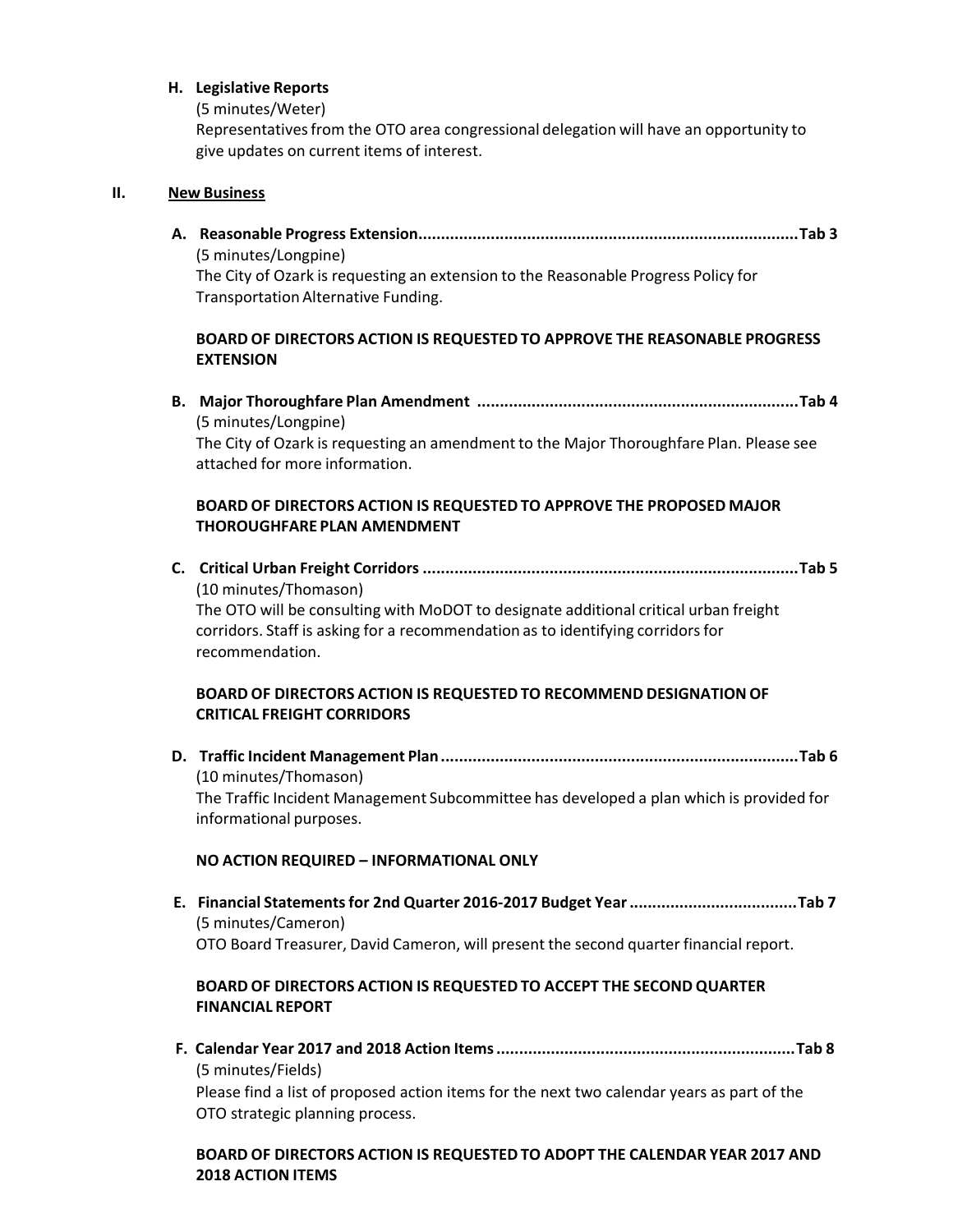**G. Employee Handbook Amendments..............................................................................Tab 9** (5 minutes/Fields)

The proposed amendments encompass changes recommended after a legal review of the OTO Employee Handbook in order to ensure compliance with applicable federal and state laws.

## **BOARD OF DIRECTORS ACTION IS REQUESTED TO APPROVE THE PROPOSED EMPLOYEE HANDBOOK AMENDMENTS**

**H. Resolution #2017‐1 Opposing the Transfer of Ownership of State Highways..............Tab 10** (5 Minutes/Fields)

Bills in the state legislature have been filed proposing the transfer of ownership of less traveled roadways (lettered routes or secondary routes) from MoDOT to counties. The Executive Committee asked the Board to consider a resolution opposing this transfer.

### **BOARD OF DIRECTORS ACTION IS REQUESTED TO APPROVE RESOLUTION #2017‐1**

**I. Resolution #2017‐ 2 Removing Prevailing Wage Requirementsfor Public Projects.....Tab 11** (5 Minutes/Fields)

Bills in the state legislature have been filed that propose removing the prevailing wage requirement on public works construction projects in Missouri. The Executive Committee is asking the Board to consider a resolution supporting this initiative.

### **BOARD OF DIRECTORS ACTION IS REQUESTED TO APPROVE RESOLUTION #2017‐2**

**J. Resolution #2017‐ 3 Support of Additional Transportation Funding ...........................Tab 12** (5 Minutes/Fields)

The funding shortfall for transportation in Missouri continues. The Executive Committee is asking the Board to consider a resolution in support of additional funding for transportation in Missouri.

### **BOARD OF DIRECTORS ACTION IS REQUESTED TO APPROVE RESOLUTION #2017‐3**

### **III. Consent Agenda. (See Item I.E)**

**A. Amendment Number Three to the FY 2017‐2020 TIP ............................................... Tab 13a** (5 minutes/Longpine) There are three changes requested to the FY 2017‐2020 Transportation Improvement Program which is included for member review.

# **BOARD OF DIRECTORS ACTION IS REQUESTED TO APPROVE FY 2017‐2020 TIP AMENDMENT NUMBER THREE**

**B. Administrative Modification Number One to the FY 2017‐2020 TIP .........................Tab 13b** (2 minutes/Longpine)

There are two modifications that have been administratively approved by staff. Please see the attached materials for more information.

### **NO ACTION REQUESTED ‐ INFORMATIONALONLY**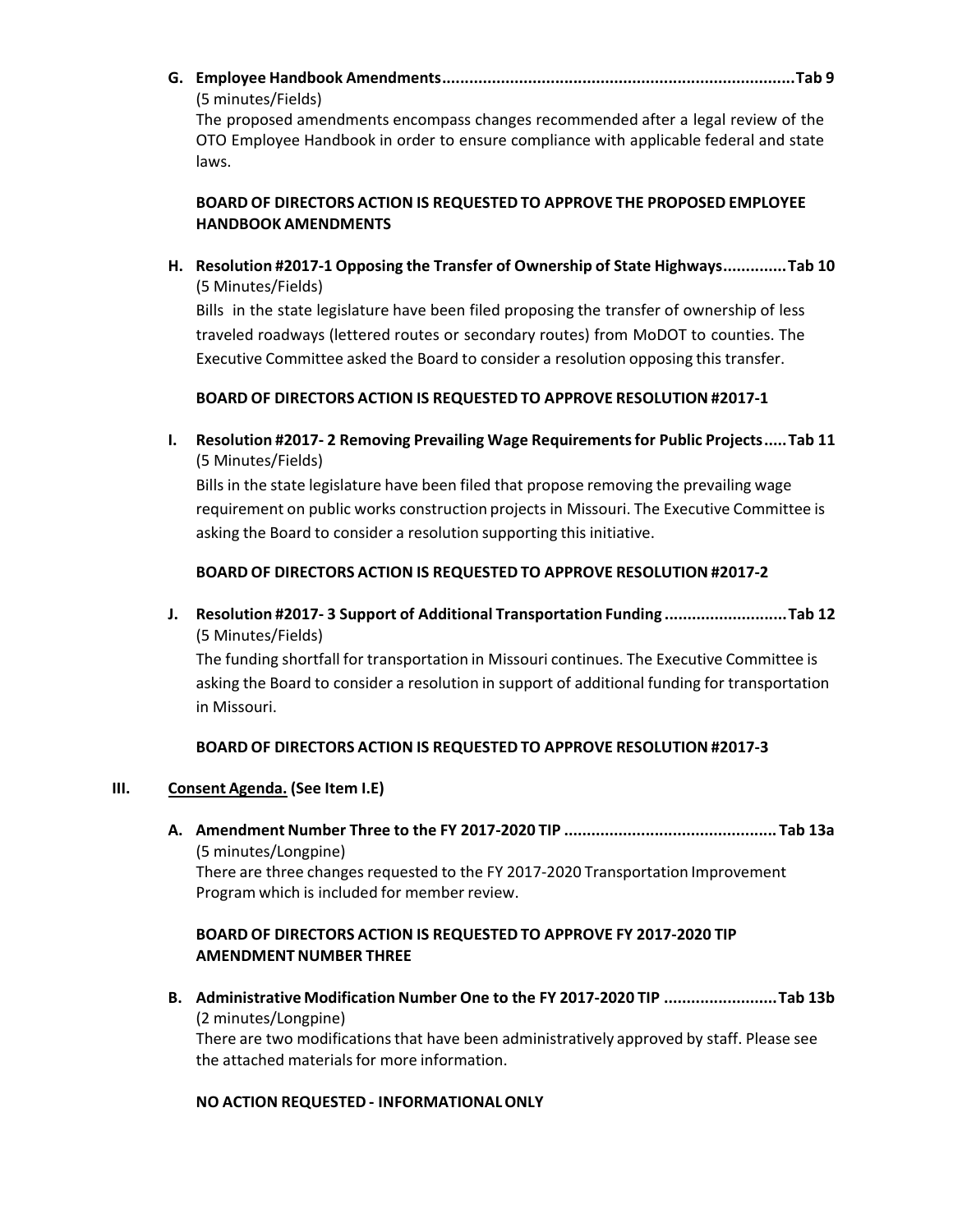**C. Amendment Number Three to the UPWP ................................................................ Tab 13c** (5 minutes/Parks) A UPWP amendment is requested to add Transportation Engineering Assistance Program

**BOARD OF DIRECTORS ACTION IS REQUESTED TO APPROVE UPWP AMENDMENT NUMBER THREE**

**D. Transit Asset Management Performance Measures.................................................Tab 13d** (5 minutes/Longpine) The OTO must adopt performance measures related to transit asset management. The proposed measures are included for review.

### **BOARD OF DIRECTORS ACTION IS REQUESTED TO APPROVE THE PROPOSED TRANSIT ASSET MANAGEMENT PERFORMANCE MEASURES**

### **IV. Other Business**

funding for the City of Republic.

- **A. Board of Directors Member Announcements** (5 minutes/Board of Directors Members) Members are encouraged to announce transportation events being scheduled that may be of interest to OTO Board of Directors members.
- **B. Transportation Issues for Board of Directors Member Review** (5 minutes/Board of Directors Members) Members are encouraged to raise transportation issues or concerns that they have for future agenda items or later in‐depth discussion by the OTO Board of Directors.
- **C. Articlesfor Board of Directors Member Information..................................................Tab 14** (Articles attached)
- **V. Adjourn open meeting and call to order closed meeting.** A motion is requested to adjourn the opening meeting and call the closed meeting to order.

Anyone not considered a voting member or appointed alternate is requested to leave.

**VI. Closed Session.** The Board of Directors may hold a closed meeting for the purposes of contract negotiations pursuant to Section 610.021 (12) RSMo.

Information pertaining to the closed meeting has been sent under separate cover.

**VII. Adjourn meeting.** A motion is requested to adjourn the closed meeting. Targeted for **1:30 pm.**

The next Board of Directors regular meeting is scheduled for Thursday, April 20, 2017, at 12:00 P.M. at the OTO Offices, 2208 W. Chesterfield Blvd, Suite 101.

### Attachments

Pc: Ken McClure, Springfield City Council Matt Morrow, President, Springfield Area Chamber of Commerce Joelle Cannon, Senator Blunt's Office Dan Wadlington, Senator Blunt's Office